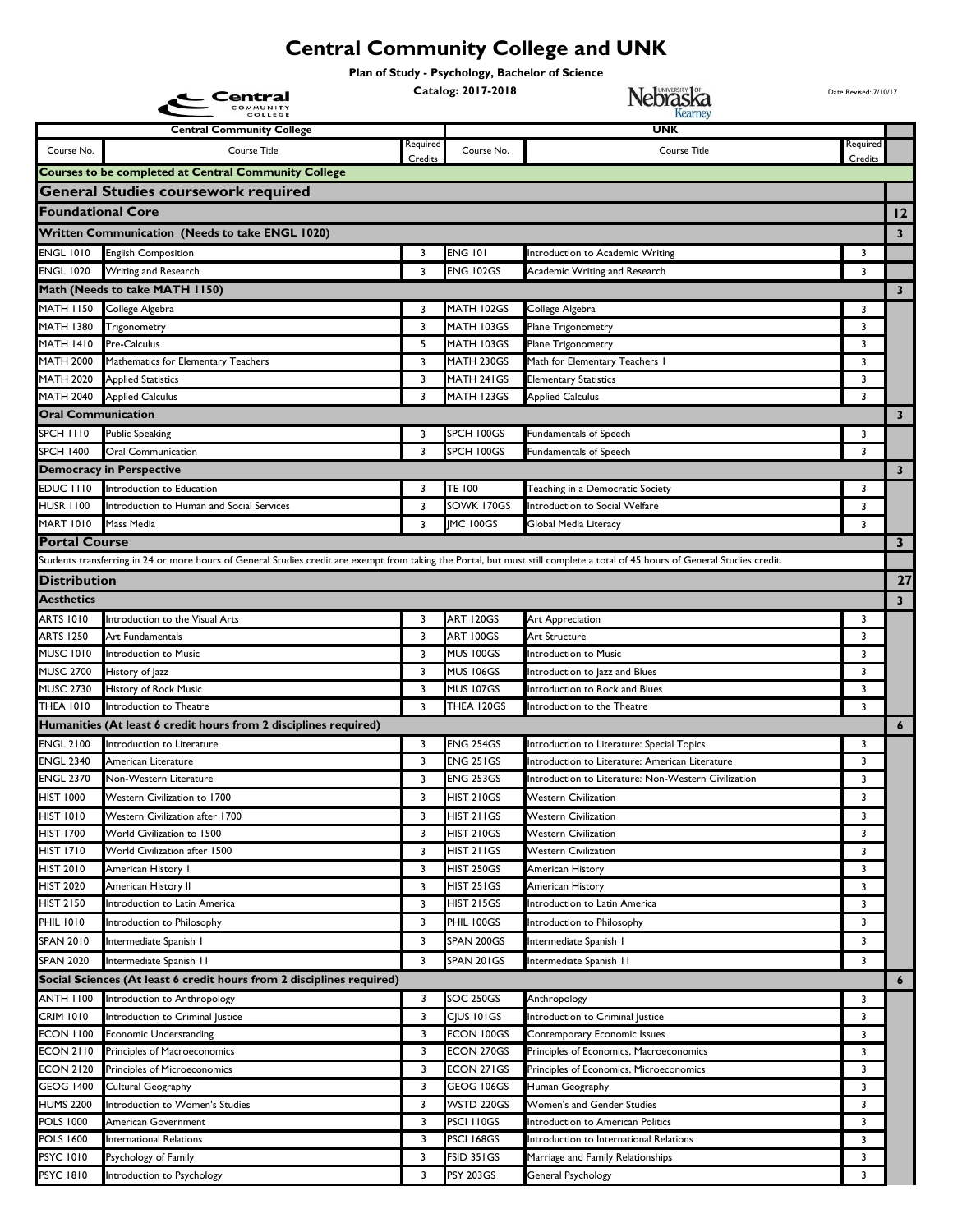|                                                | <b>Central Community College</b>                                                                                      |                |                     | <b>UNK</b>                                                                                                                                               |                          |                         |  |
|------------------------------------------------|-----------------------------------------------------------------------------------------------------------------------|----------------|---------------------|----------------------------------------------------------------------------------------------------------------------------------------------------------|--------------------------|-------------------------|--|
| Course No.                                     | Course Title                                                                                                          | Required       | Course No.          | <b>Course Title</b>                                                                                                                                      | Required                 |                         |  |
|                                                |                                                                                                                       | Credits        |                     |                                                                                                                                                          | Credits                  |                         |  |
| PSYC 2890                                      | Developmental Psychology                                                                                              | 3              | <b>PSY 230GS</b>    | Human Development                                                                                                                                        | 3                        |                         |  |
| SOCI 1010                                      | Introduction to Sociology                                                                                             | 3              | SOC 100GS           | Introduction to Sociology                                                                                                                                | 3                        |                         |  |
| <b>SOIC 2150</b>                               | Issues of Unity and Diversity                                                                                         | 3              | ETHS 101GS          | Introduction to Ethnic Studies                                                                                                                           | 3                        |                         |  |
| SOCI 2160                                      | Marriage and Family                                                                                                   | 3              | FSID 351GS          | Marriage and Family Relationships                                                                                                                        | 3                        |                         |  |
|                                                | Natural Sciences (At least two disciplines required and at least one of the courses must have a laboratory component) |                |                     |                                                                                                                                                          |                          | $\overline{\mathbf{z}}$ |  |
| <b>BIOS 1010</b>                               | General Biology                                                                                                       | 4              | <b>BIOL 103GS</b>   | <b>General Biology</b>                                                                                                                                   | 4                        |                         |  |
| <b>BIOS 1090</b>                               | General Botany                                                                                                        | $\overline{4}$ | <b>BIOL 105GS</b>   | <b>Biology I</b>                                                                                                                                         | 4                        |                         |  |
| <b>BIOS 1120</b>                               | Principles of Zoology                                                                                                 | 4              | BIOL 106GS          | <b>Biology II</b>                                                                                                                                        | 4                        |                         |  |
| <b>BIOS 2490</b>                               | Principles of Microbiology                                                                                            | 4              | <b>BIOL 211GS</b>   | Human Microbiology                                                                                                                                       | 4                        |                         |  |
| CHEM 1050                                      | <b>Elements of Chemistry</b>                                                                                          | 4              | CHEM 145GS          | Introductory Chemistry                                                                                                                                   | 4                        |                         |  |
| <b>CHEM 1060</b>                               | Basics of Organic Chemistry                                                                                           | 4              | CHEM 150GS          | Introduction to Organic and Biochemistry                                                                                                                 | 4                        |                         |  |
| CHEM 1090                                      | <b>General Chemistry</b>                                                                                              | 4              | CHEM 160GS          | General Chemistry                                                                                                                                        | 3                        |                         |  |
|                                                |                                                                                                                       |                | CHEM 160LGS         | General Chemistry Laboratory                                                                                                                             | $\overline{1}$           |                         |  |
| CHEM 1100                                      | General Chemistry II                                                                                                  | 4              | CHEM 161GS          | General Chemistry                                                                                                                                        | 3                        |                         |  |
|                                                |                                                                                                                       |                | CHEM 161LGS         | General Chemistry Laboratory                                                                                                                             |                          |                         |  |
| <b>PHYS 1500</b>                               | Introduction to Physical Geography with Lab                                                                           | 4              | GEOG 102GS          | Physical Geography II: The Lithosphere                                                                                                                   | 4                        |                         |  |
| <b>BIOS 1060</b>                               | <b>Environmental Science</b>                                                                                          | 3              | PHYS 201GS          | Earth Science                                                                                                                                            | 4                        |                         |  |
| <b>BIOS 1070</b>                               | <b>Environmental Science Lab</b>                                                                                      | ı              |                     |                                                                                                                                                          |                          |                         |  |
| <b>PHYS 1010</b>                               | Earth Science                                                                                                         | 3              | PHYS 201GS          | Earth Science                                                                                                                                            | 4                        |                         |  |
| PHYS 1100                                      | <b>Physical Science</b>                                                                                               | 4              | PHYS 100GS          | <b>Physical Science</b>                                                                                                                                  | 3                        |                         |  |
|                                                |                                                                                                                       |                | PHYS 100LGS         | Physical Science Laboratory                                                                                                                              | J.                       |                         |  |
| PHYS 1410                                      | <b>General Physics I</b>                                                                                              | 5              | PHYS 205GS          | General Physics I                                                                                                                                        | 4                        |                         |  |
|                                                |                                                                                                                       |                | PHYS 205LGS         | Physics I Laboratory                                                                                                                                     | ı                        |                         |  |
| <b>PHYS 1420</b>                               | General Physics II                                                                                                    | 5              | PHYS 206GS          | General Physics II                                                                                                                                       | $\overline{4}$           |                         |  |
|                                                |                                                                                                                       |                | PHYS 206LGS         | Physics II Laboratory                                                                                                                                    | $\mathbf{I}$             |                         |  |
| <b>PHYS 2010</b>                               | Meteorology: Intro to Atmosphere                                                                                      | $\overline{4}$ | PHYS 209GS          | Meteorology                                                                                                                                              | 3                        |                         |  |
| PHYS 2110                                      | General Physics I with Calculus                                                                                       | 5              | PHYS 275GS          | General Physics I (Calculus)                                                                                                                             | 4                        |                         |  |
|                                                |                                                                                                                       |                | PHYS 275LGS         | General Physics I (Calculus) Laboratory                                                                                                                  | $\mathbf{I}$             |                         |  |
| PHYS 2120                                      | General Physics II with Calculus                                                                                      | 5              | PHYS 276GS          | General Physics II (Calculus)                                                                                                                            | 4                        |                         |  |
|                                                |                                                                                                                       |                | PHYS 276LGS         | General Physics II (Calculus) Laboratory                                                                                                                 | $\overline{\phantom{a}}$ |                         |  |
|                                                | <b>Analytical and Quantitative Thought</b>                                                                            |                |                     |                                                                                                                                                          |                          | $\mathbf{0}$            |  |
| <b>MATH 2020</b>                               | <b>Applied Statistics</b>                                                                                             | 3              | <b>MGT 233GS</b>    | <b>Business Statistics</b>                                                                                                                               | 3                        |                         |  |
| <b>BSAD 2020</b>                               | <b>Business Statistics</b>                                                                                            | 3              | <b>MGT 233GS</b>    | <b>Business Statistics</b>                                                                                                                               | 3                        |                         |  |
| <b>BTEC 1110</b>                               | Computer and Internet Literacy                                                                                        | 3              | CSIT 108GS          | <b>Computers in Society</b>                                                                                                                              | 3                        |                         |  |
| <b>BTEC 1710</b>                               | <b>Word Specialist</b>                                                                                                | $\overline{2}$ |                     |                                                                                                                                                          |                          |                         |  |
| <b>BTEC 2310</b>                               | Microsoft Excel Specialist Certification Preparation                                                                  | $\mathbf{I}$   | CSIT 1001GS         | <b>Computing Environments: Word Processing</b>                                                                                                           | 3                        |                         |  |
| <b>BTEC 1720</b>                               | <b>Excel Specialist</b>                                                                                               | $\overline{2}$ |                     |                                                                                                                                                          |                          |                         |  |
| <b>BTEC 2320</b>                               | Microsoft Excel Specialist Certification Preparation                                                                  | $\mathbf{I}$   | CSIT 1002GS         | Computing Environments: Spreadsheet                                                                                                                      | 3                        |                         |  |
| <b>BTEC 1740</b>                               | <b>Access Specialist</b>                                                                                              | 2              |                     |                                                                                                                                                          |                          |                         |  |
| <b>BTEC 2340</b>                               | Microsoft Access Specialist Certification Preparation                                                                 |                | <b>CSIT 1003 GS</b> | Computing Environments: Date Base                                                                                                                        | 3                        |                         |  |
| <b>INFO 1100</b>                               | Introduction to Information Technology and Systems                                                                    | 3              | <b>ITEC 150GS</b>   | Internetworking Literacy                                                                                                                                 | 3                        |                         |  |
| <b>INFO 1120</b>                               | Microcomputer Applications                                                                                            | 3              | <b>MIS 182GS</b>    | Software Productivity Tools                                                                                                                              | 3                        |                         |  |
| <b>INFO 1210</b>                               | Spreadsheets                                                                                                          | 3              | <b>CSIT 1002GS</b>  | Computing Environments: Spreadsheet                                                                                                                      | 3                        |                         |  |
| <b>INFO 1380</b>                               | Technology in Society                                                                                                 | 3              | CSIT 108GS          | <b>Computers in Society</b>                                                                                                                              | 3                        |                         |  |
| <b>INFO 1670</b>                               | <b>IT Essentials</b>                                                                                                  | 3              | <b>ITEC 150GS</b>   |                                                                                                                                                          | 3                        |                         |  |
|                                                |                                                                                                                       |                |                     | Internetworking Literacy                                                                                                                                 |                          |                         |  |
| <b>INFO 1700</b>                               | Database Concepts and Design                                                                                          | 3              | CSIT 1003GS         | Computing Environments: Date Base                                                                                                                        | 3                        |                         |  |
| <b>INFO 1800</b>                               | Visual Basic Programming                                                                                              | 3              | CSIT I I I GS       | <b>Applied Computer Programming</b>                                                                                                                      | 3                        |                         |  |
| <b>INFO 2820</b>                               | <b>JAVA Programing</b>                                                                                                | 3              | CSIT 130GS          | Introduction to Computer Science                                                                                                                         | 4                        |                         |  |
| <b>INFO 2830</b>                               | C# Programming                                                                                                        | 3              | CSIT I I I GS       | Applied Computer Programming                                                                                                                             | 3                        |                         |  |
| <b>MUSC 1470</b>                               | Music Theory I                                                                                                        | 3              | <b>MUS 200GS</b>    | Theory I                                                                                                                                                 | 3                        |                         |  |
| <b>Wellness</b>                                |                                                                                                                       |                |                     |                                                                                                                                                          |                          | $\mathbf 0$             |  |
| NUTR 1470                                      | Nutrition                                                                                                             | 3              | FSID 110GS          | Introduction to Nutrition                                                                                                                                | 3                        |                         |  |
| <b>BSAD 1010</b>                               | <b>Consumer Problems</b>                                                                                              | 3              | <b>FSID 160GS</b>   | Personal Money Management                                                                                                                                | 3                        |                         |  |
| <b>PSYC 2860</b>                               | Abnormal Psychology                                                                                                   | 3              | <b>PSY 231GS</b>    | Abnormal Behavior and Society                                                                                                                            | 3                        |                         |  |
| PHED 1050                                      | Physical Education-Walking and Jogging                                                                                | 3              | <b>PE 110GS</b>     | <b>Basic Sports</b>                                                                                                                                      | 3                        |                         |  |
| PHED 1400                                      | Personal Health                                                                                                       | 3              | <b>PE 150GS</b>     | Healthy, Wealthy and Wise                                                                                                                                | 3                        |                         |  |
|                                                |                                                                                                                       |                |                     | Need to reach 27 credit hour minimum in Distribution (Aesthetics, Humanities, Social Sciences, Natural Sciences, Analytical and Quantitative Thought and |                          |                         |  |
|                                                | Wellness) - Pick 5 more credits                                                                                       |                |                     |                                                                                                                                                          |                          | 5                       |  |
|                                                |                                                                                                                       |                |                     |                                                                                                                                                          |                          |                         |  |
|                                                | <b>Capstone</b>                                                                                                       |                |                     |                                                                                                                                                          |                          |                         |  |
| Transfer students must take this course at UNK |                                                                                                                       |                |                     |                                                                                                                                                          |                          |                         |  |
|                                                | <b>BS Science-related course requirements</b>                                                                         |                |                     |                                                                                                                                                          |                          | $\epsilon$              |  |
| <b>BIOS 1010</b>                               | General Biology                                                                                                       | 4              | <b>BIOL 103</b>     | General Biology                                                                                                                                          | 4                        |                         |  |
| <b>BIOS 1090</b>                               | <b>General Botany</b>                                                                                                 | 4              | <b>BIOL 105</b>     | <b>Biology I</b>                                                                                                                                         | 4                        |                         |  |